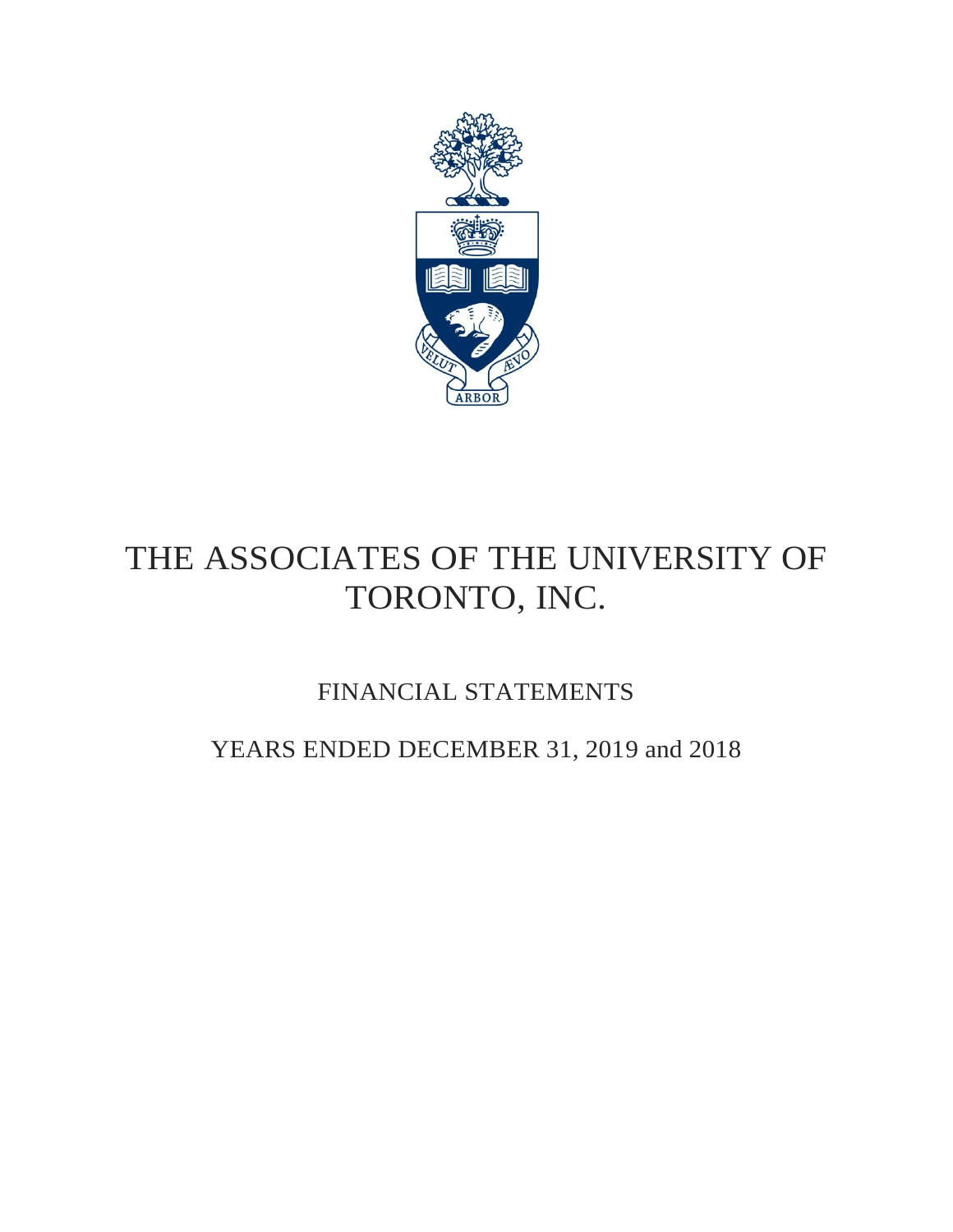## **C O N T E N T S**

|                                                        | PAGE           |
|--------------------------------------------------------|----------------|
| <b>Independent Auditors' Report</b>                    | $1 - 2$        |
| <b>Financial Statements</b>                            |                |
| <b>Statements of Financial Position</b>                | 3              |
| <b>Statements of Activities</b>                        | $\overline{4}$ |
| <b>Statements of Cash Flows</b>                        | 5              |
| <b>Notes to Financial Statements</b>                   | $6-9$          |
| Independent Auditors' Report on Additional Information | 10             |
| <b>Additional Information</b>                          |                |
| Schedules of Grants Disbursed for Benefit of           |                |
| the University of Toronto                              | 11             |
| Schedules of Administrative Expenses                   | 12             |
| Schedules of Securities Contributed and Sold           | 13             |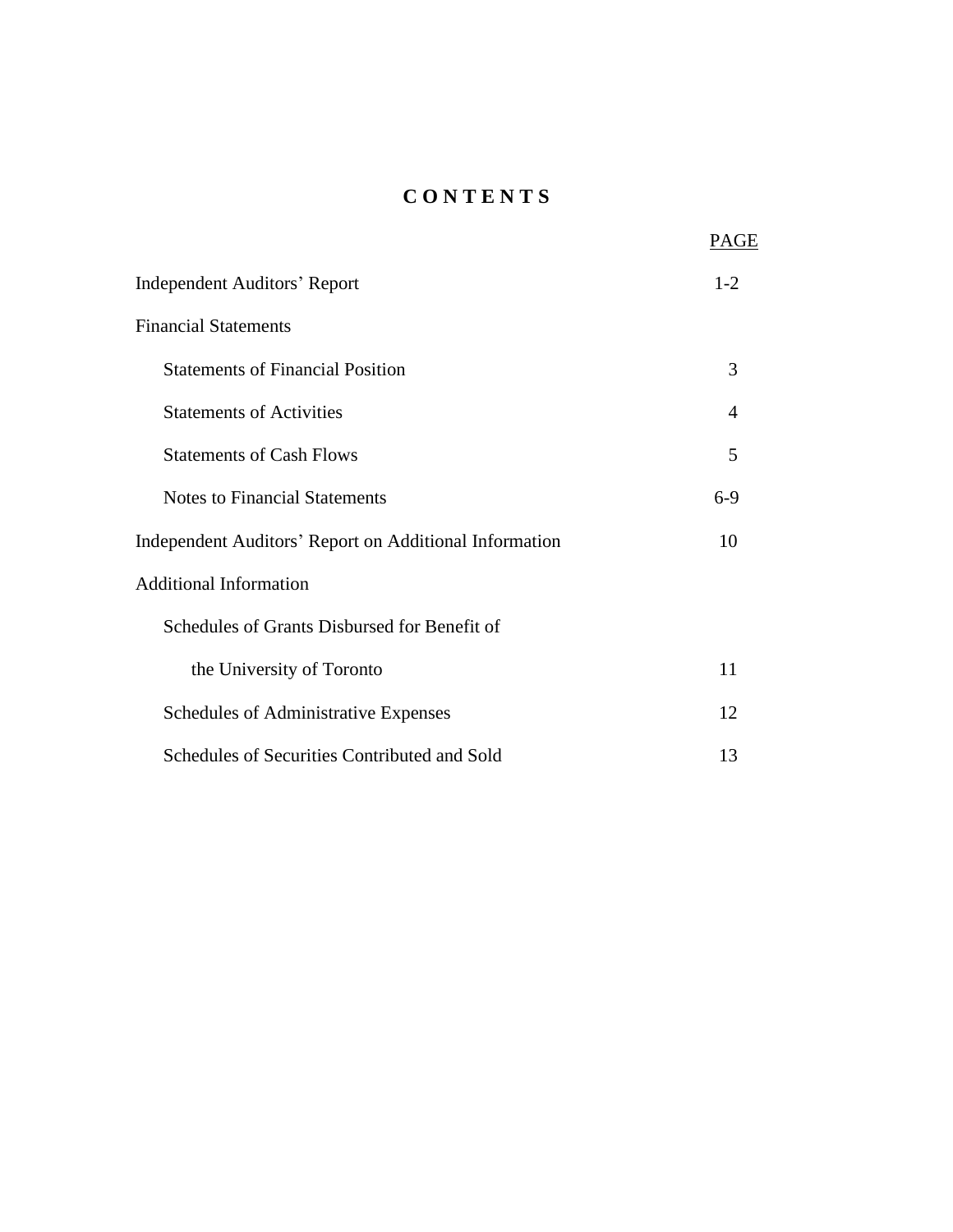### **PETER GILL CPA, LLC**

### **625 LAFAYETTE AVENUE HAWTHORNE, NJ 07506 Tel: (973)-423-4949**

PETER GILL CPA

#### **INDEPENDENT AUDITORS' REPORT**

#### **Board of Directors and Members The Associates of the University of Toronto, Inc.,**

#### **Opinion**

We have audited the accompanying financial statements of the Associates of the University of Toronto, Inc. (a New York not-for-profit organization), which comprise the statement of financial position as of December 31, 2019 and 2018, and the related statements of activities and cash flows for the years then ended, and the related notes to the financial statements.

In our opinion, the financial statements referred to above present fairly, in all material respects, the financial position of the Associates of the University of Toronto, Inc. as of December 31, 2019 and 2018 and the changes in its net assets and its cash flows for the year then ended in accordance with accounting principles generally accepted in the United States of America.

#### **Basis for Opinion**

We conducted our audit in accordance with auditing standards generally accepted in the United States of America. Our responsibilities under those standards are further described in the Auditor's Responsibilities for the Audit of the Financial Statements section of our report. We are required to be independent of the Associates of the University of Toronto, Inc. and to meet our other ethical responsibilities in accordance with the relevant ethical requirements relating to our audit. We believe that the audit evidence we have obtained is sufficient and appropriate to provide a basis for our audit opinion.

#### **Responsibilities of Management for the Financial Statements**

Management is responsible for the preparation and fair presentation of the financial statements in accordance with accounting principles generally accepted in the United States of America, and for the design, implementation, and maintenance of internal control relevant to the preparation and fair presentation of financial statements that are free from material misstatement, whether due to fraud or error.

In preparing the financial statements, management is required to evaluate whether there are conditions or events, considered in the aggregate, that raise substantial doubt about the Association's ability to continue as a going concern within one year after the date that the financial statements are available to be issued.

#### **Auditor's Responsibilities for the Audit of the Financial Statements**

Our objectives are to obtain reasonable assurance about whether the financial statements as a whole are free from material misstatement, whether due to fraud or error, and to issue an auditor's report that includes our opinion. Reasonable assurance is a high level of assurance but is not absolute assurance and therefore is not a guarantee that an audit conducted in accordance with generally accepted auditing standards will always detect a material misstatement when it exists. The risk of not detecting a material misstatement resulting from fraud is higher than for one resulting from error, as fraud may involve collusion, forgery, intentional omissions, misrepresentations, or the override of internal control. Misstatements, including omissions, are considered material if there is a substantial likelihood that, individually or in the aggregate, they would influence the judgment made by a reasonable user based on the financial statements.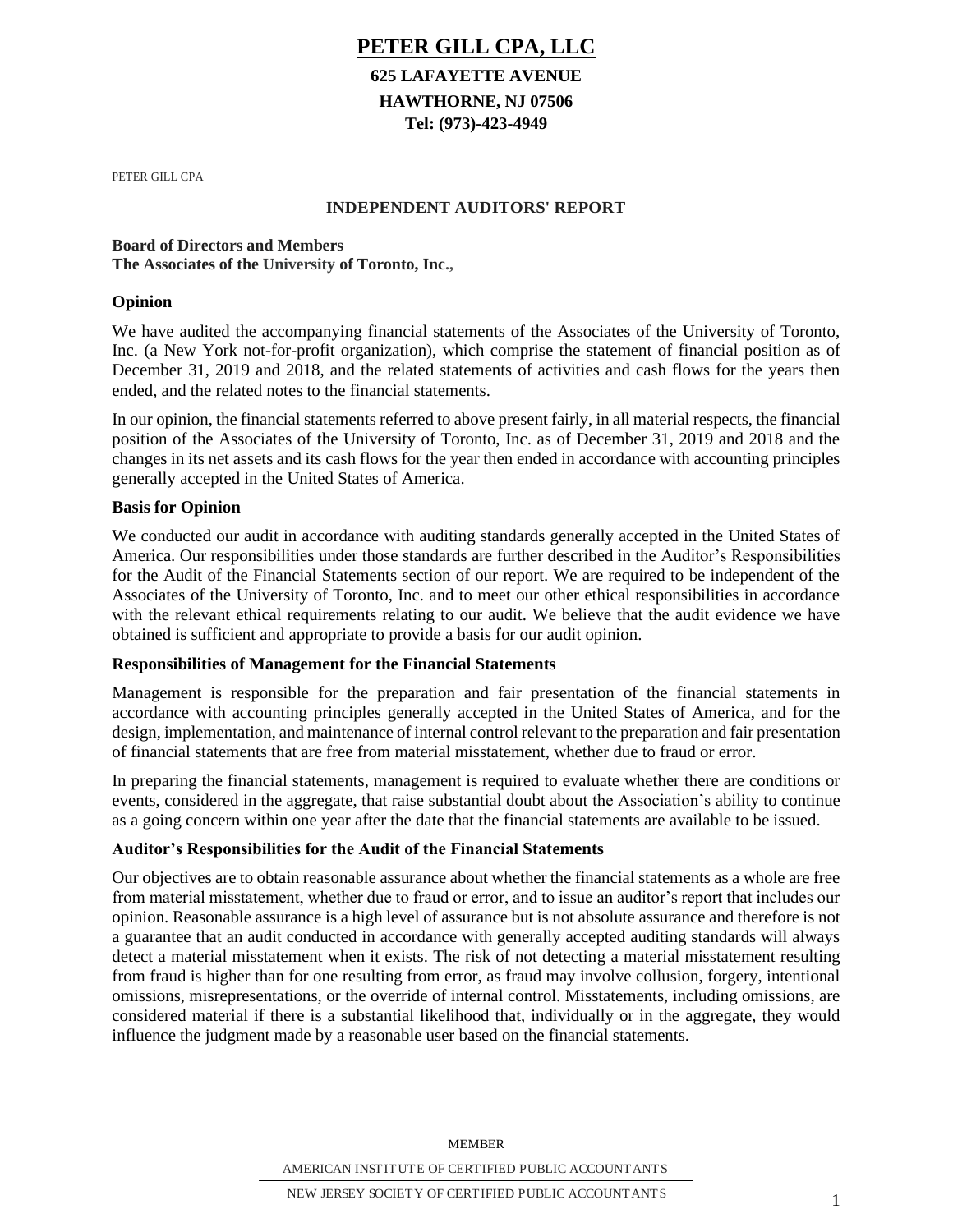## **PETER GILL CPA, LLC 625 LAFAYETTE AVENUE HAWTHORNE, NJ 07506 Tel: (973)-423-4949**

In performing an audit in accordance with generally accepted auditing standards, we:

- Exercise professional judgment and maintain professional skepticism throughout the audit.
- Identify and assess the risks of material misstatement of the financial statements, whether due to fraud or error, and design and perform audit procedures responsive to those risks. Such procedures include examining, on a test basis, evidence regarding the amounts and disclosures in the financial statements.
- Obtain an understanding of internal control relevant to the audit in order to design audit procedures that are appropriate in the circumstances, but not for the purpose of expressing an opinion on the effectiveness of the Associates of the University of Toronto, Inc.'s internal control. Accordingly, no such opinion is expressed.
- Evaluate the appropriateness of accounting policies used and the reasonableness of significant accounting estimates made by management, as well as evaluate the overall presentation of the financial statements.
- Conclude whether, in our judgment, there are conditions or events, considered in the aggregate, that raise substantial doubt about the Associates of the University of Toronto, Inc.'s ability to continue as a going concern for a reasonable period of time.

We are required to communicate with those charged with governance regarding, among other matters, the planned scope and timing of the audit, significant audit findings, and certain internal control related matters that we identified during the audit.

*Peter Gill CPA, LLC*

Hawthorne, NewJersey June 9, 2020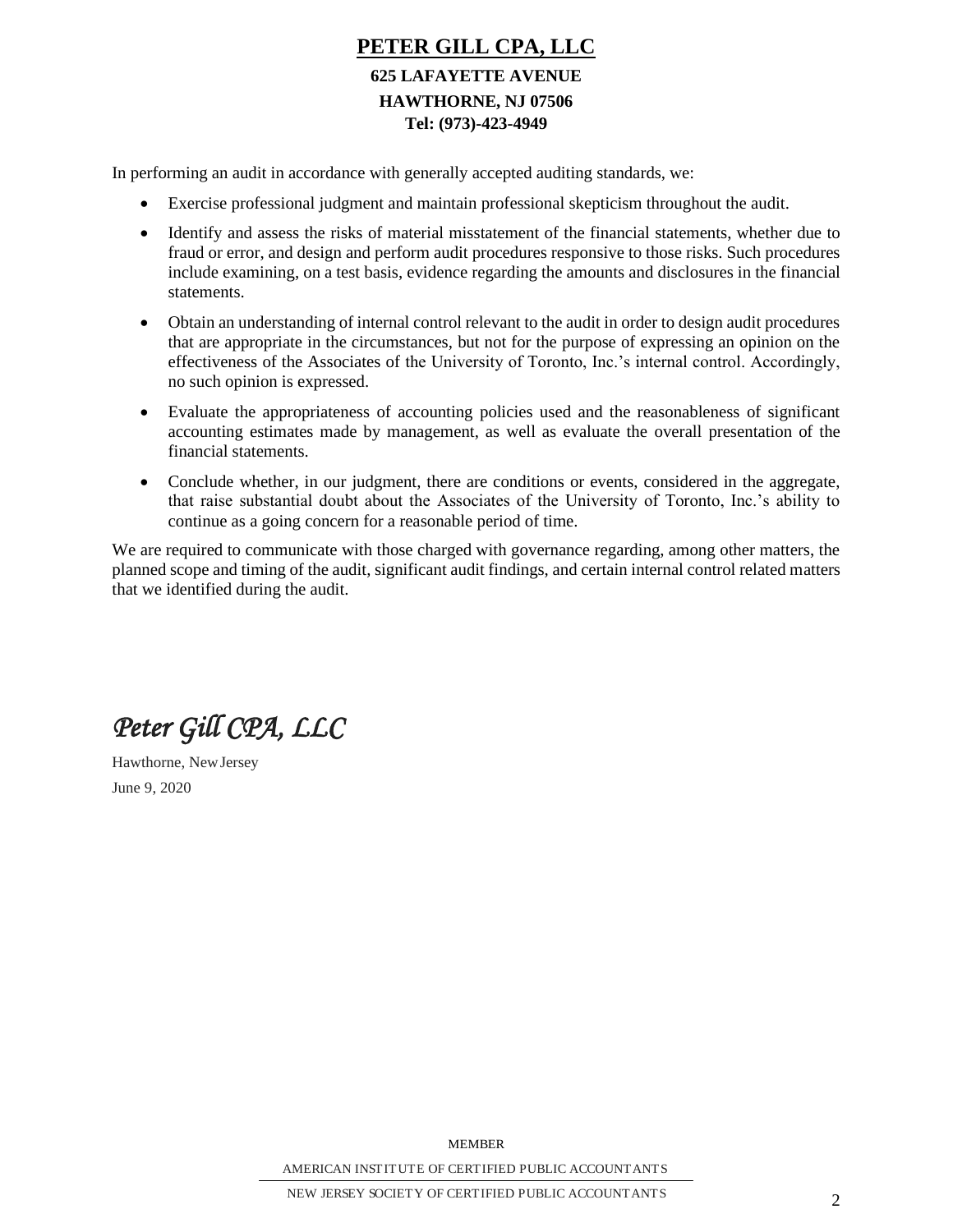#### **THE ASSOCIATES OF THE UNIVERSITY OF TORONTO, INC. STATEMENT OF FINANCIAL POSITION YEARS ENDED DECEMBER 31, 2019 and 2018**

| <b>ASSETS</b>                           |                     | 2019    | 2018 |           |  |
|-----------------------------------------|---------------------|---------|------|-----------|--|
| <b>Current Assets</b>                   |                     |         |      |           |  |
| Cash and Cash Equivalents               | \$                  | 744,717 | \$   | 1,425,030 |  |
| <b>Total Current Assets</b>             | \$                  | 744,717 | \$   | 1,425,030 |  |
| <b>TOTAL ASSETS</b>                     | \$                  | 744,717 | \$   | 1,425,030 |  |
|                                         |                     |         |      |           |  |
| <b>LIABILITIES AND NET ASSETS</b>       |                     |         |      |           |  |
| <b>Current Liabilities</b>              |                     |         |      |           |  |
| <b>Accrued Expenses</b>                 | \$                  | 3,148   | \$   | 2,375     |  |
| <b>Net Assets</b>                       |                     |         |      |           |  |
| <b>Without Donor Restrictions</b>       | \$                  | 740,569 | \$   | 1,421,655 |  |
| <b>With Donor Restrictions</b>          | $\hat{\mathcal{S}}$ | 1,000   | \$   | 1,000     |  |
| <b>Total Net Assets</b>                 | \$                  | 741,569 | \$   | 1,422,655 |  |
| <b>TOTAL LIABILITIES AND NET ASSETS</b> | \$                  | 744,717 | \$   | 1,425,030 |  |

(See notes to financial statements.)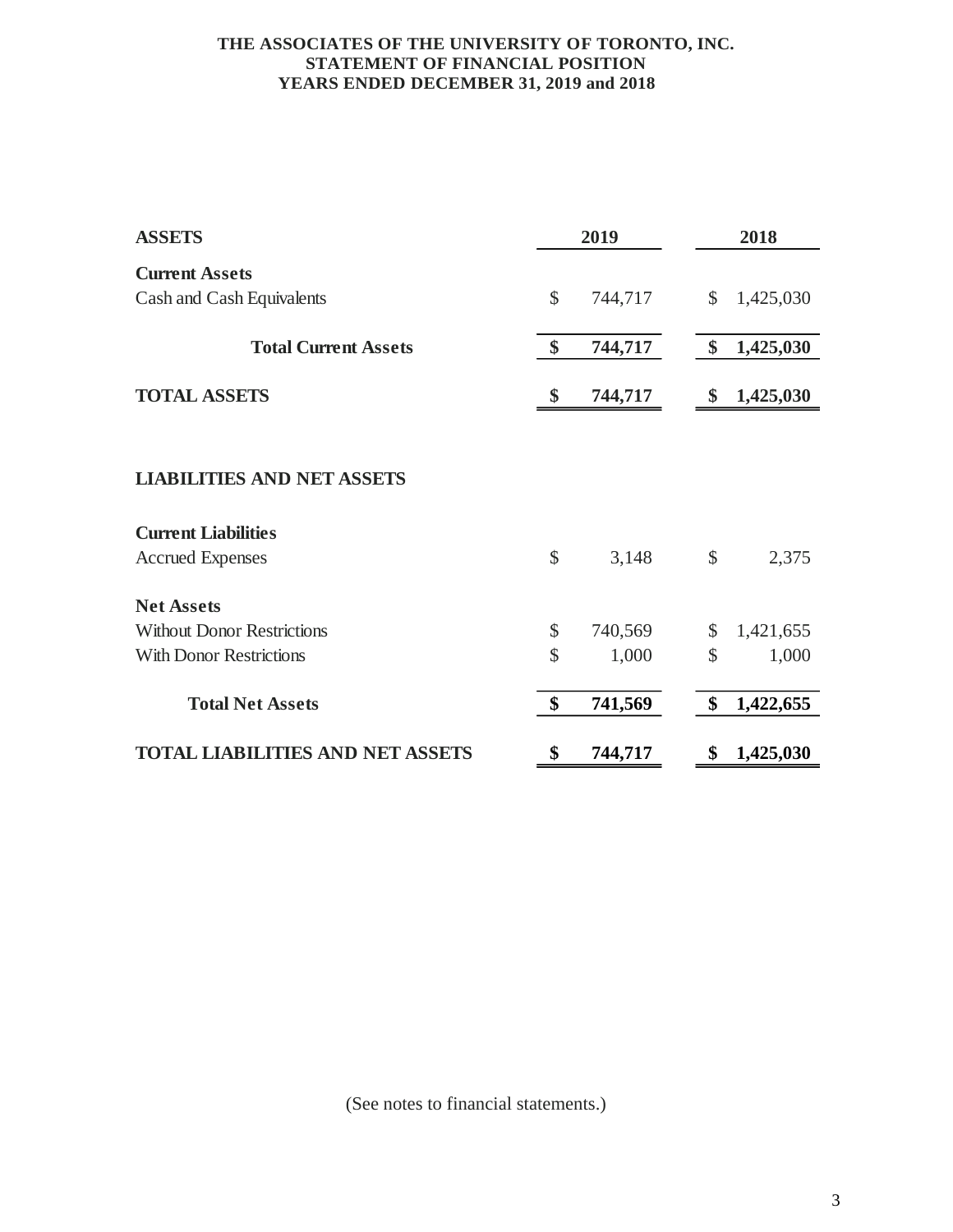#### **THE ASSOCIATES OF THE UNIVERSITY OFTORONTO, INC. STATEMENT OF ACTIVITIES YEARS ENDED DECEMBER 31, 2019 and 2018**

| <b>CHANGE IN NET ASSETS</b>                     | 2019          |           |                   | 2018        |  |  |
|-------------------------------------------------|---------------|-----------|-------------------|-------------|--|--|
| <b>Revenues</b>                                 |               |           |                   |             |  |  |
| Contributions                                   |               |           |                   |             |  |  |
| Currency                                        | $\mathcal{S}$ | 2,162,291 | $\mathcal{S}$     | 2,358,481   |  |  |
| Collections                                     |               | 15,356    |                   | 14,072      |  |  |
| Securities                                      |               | 1,464,325 |                   | 11,743      |  |  |
| Interest                                        |               | 4,167     |                   | 1,759       |  |  |
| <b>Total Revenues</b>                           | $\mathbf{\$}$ | 3,646,139 | $\boldsymbol{\$}$ | 2,386,055   |  |  |
|                                                 |               |           |                   |             |  |  |
| <b>Expenses</b>                                 |               |           |                   |             |  |  |
| Grants for Benefit of the University of Toronto | $\mathcal{S}$ | 4,314,631 | $\$\$             | 4,267,553   |  |  |
| Administrative Expenses                         |               | 12,594    |                   | 18,065      |  |  |
| <b>Total Expenses</b>                           | \$            | 4,327,225 | \$                | 4,285,618   |  |  |
| <b>Increase (Decrease) in Net Assets</b>        |               | (681,086) |                   | (1,899,563) |  |  |
| <b>Net Assets, Beginning of Year</b>            |               | 1,422,655 |                   | 3,322,218   |  |  |
| Net Assets, End of Year                         | \$            | 741,569   | \$                | 1,422,655   |  |  |

(See notes to financial statements.)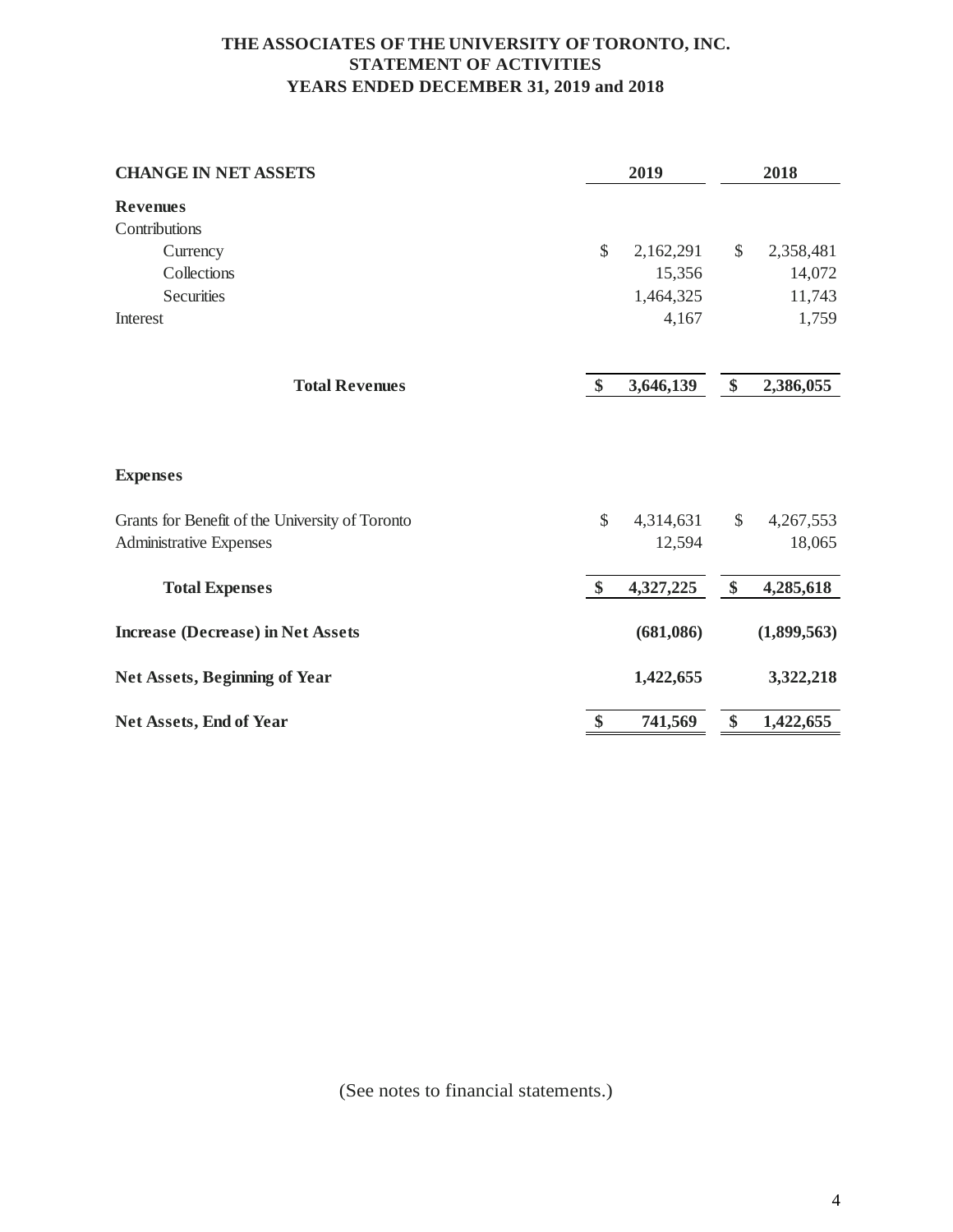#### **THE ASSOCIATES OF THE UNIVERSITY OFTORONTO, INC. STATEMENT OF CASH FLOWS YEARS ENDED DECEMBER 31, 2019 and 2018**

| <b>OPERATING ACTIVITIES</b>                                 | 2019            | 2018         |             |  |
|-------------------------------------------------------------|-----------------|--------------|-------------|--|
| Change in net assets                                        | \$<br>(681,086) | $\mathbb{S}$ | (1,899,563) |  |
| <b>Adjustments to Reconcile Change in Net Assets to Net</b> |                 |              |             |  |
| <b>Cash from Operating Activities:</b>                      |                 |              |             |  |
| <b>Contributions Receivable</b>                             |                 |              |             |  |
| Loss on Sale of Securities                                  | 16,944          |              | 63          |  |
| <b>Accrued Expenses</b>                                     | 773             |              | 2,375       |  |
| <b>Net Cash Provided by (Used in) Operating Activities</b>  | \$<br>(663,369) | \$           | (1,897,125) |  |
| <b>INVESTING ACTIVITIES</b>                                 |                 |              |             |  |
| <b>Acquisition of Collections</b>                           | (15,356)        |              | (14,072)    |  |
| <b>Collections Transferred</b>                              | 15,356          |              | 14,072      |  |
| <b>Securities Contributed</b>                               | (1,481,268)     |              | (11,743)    |  |
| Proceeds of Securities Sold                                 | 1,464,325       |              | 11,680      |  |
| <b>Net Cash Provided (Used) by Investing Activities</b>     | (16, 944)       |              | (63)        |  |
| <b>Net Increase in Cash and Cash Equivalents</b>            | (680, 313)      |              | (1,897,188) |  |
| <b>Cash and Cash Equivalents, Beginning of Year</b>         | 1,425,030       |              | 3,322,218   |  |
| <b>Cash and Cash Equivalents, End of Year</b>               | \$<br>744,717   | \$           | 1,425,030   |  |

(See notes to financial statements)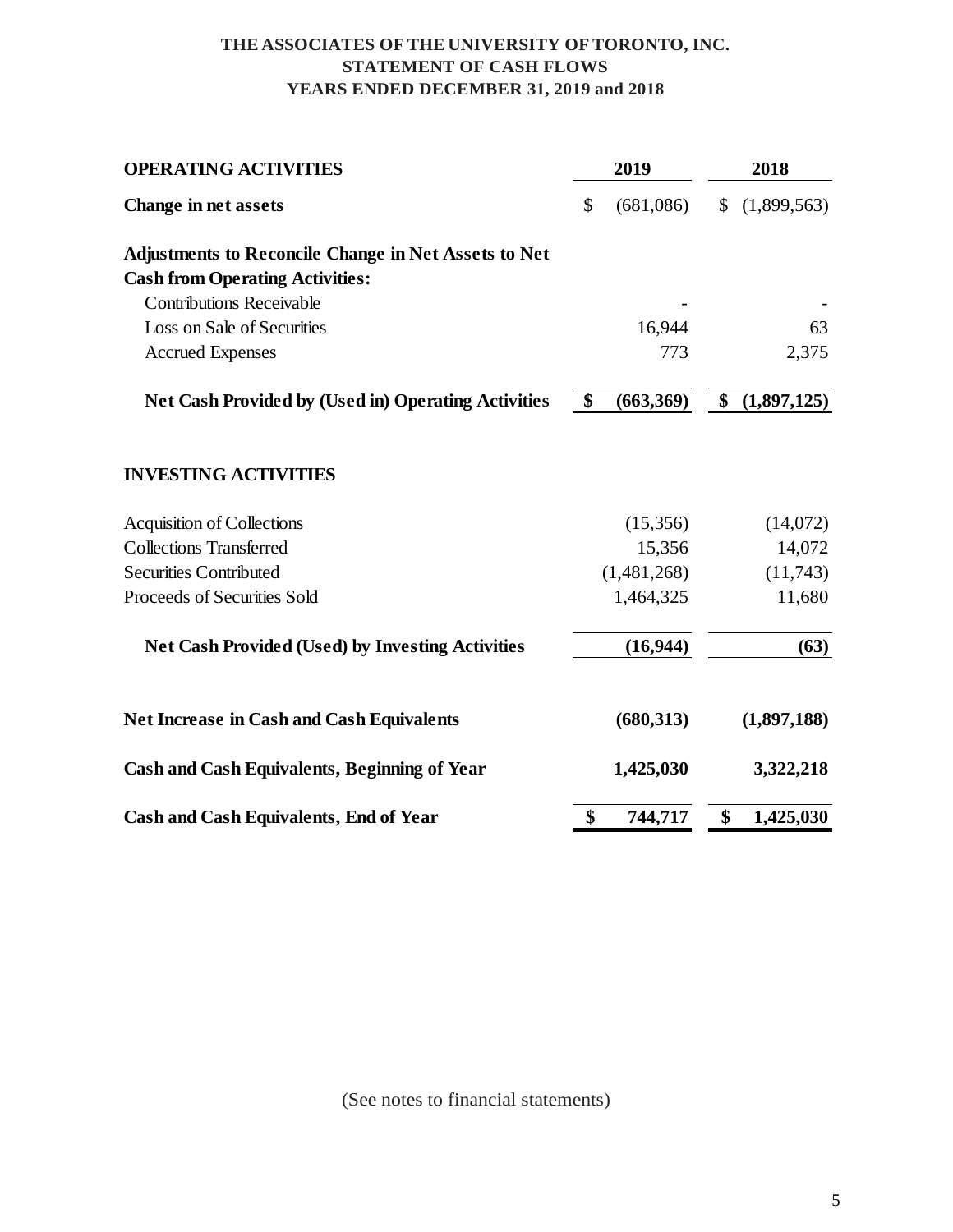#### **Note 1: Nature of Organization and Significant Accounting Policies**

The Associates of the University of Toronto, Inc. (the Organization) was organized on January 14, 1947 as a New York, not-for-profit membership corporation and has been granted and maintains a public charity status as defined by the United States Department of the Treasury. The Organization accepts contributions from alumni and friends of the University of Toronto resident in the United States. All grants paid are for the benefit of the University of Toronto.

#### *Basis of Presentation*

The accounting principles used in the preparation of the financial statements of the Organization are the generally accepted accounting principles used in the United States. Amounts shown are denominated in U.S. currency.

#### *Support and Expenses*

Contributions received are measured at their fair values and are reported as an increase in net assets. The organization reports gifts of cash and other assets as donor-restricted support if they are received with donor stipulations that limit the use of the donated assets, or if they are designated as support for future periods. When a donor restriction expires, that is, when a stipulated time restriction ends or purpose restriction is accomplished, net assets with donor restrictions are reclassified to net assets without donor restrictions and reported in the statement of activity as net assets without donor restrictions. Donor-restricted contributions whose restrictions are met in the same reporting period are reported as support without donor restrictions. Expenses are recorded when incurred in accordance with the accrual basis of accounting.

#### *Donated Services*

A number of unpaid volunteers have made significant contributions of their time to develop the Organization's programs through its Members, Board of Directors, and Executive Committee. The value of this contributed time is not reflected in the financial statements since it is not susceptible to objective measurement or valuation.

#### *Use of Estimates*

The preparation of the financial statements in conformity with generally accepted accounting principles requires management to make estimates and assumptions that affect the reported amounts of assets and liabilities and disclosure of contingent assets and liabilities at the date of the financial statements and the reported amounts of revenues and expenses during the reporting period. Actual results could differ from those estimates.

#### *Cash and Cash Equivalents*

Cash and cash equivalents consist of cash held in checking, money market accounts, and commercial paper with maturities of less than 90 days. At year-end and throughout the year, the Organization's cash and cash equivalent balances were deposited in one financial institution. Management believes the Organization is not exposed to any significant credit risk on cash and cash equivalents.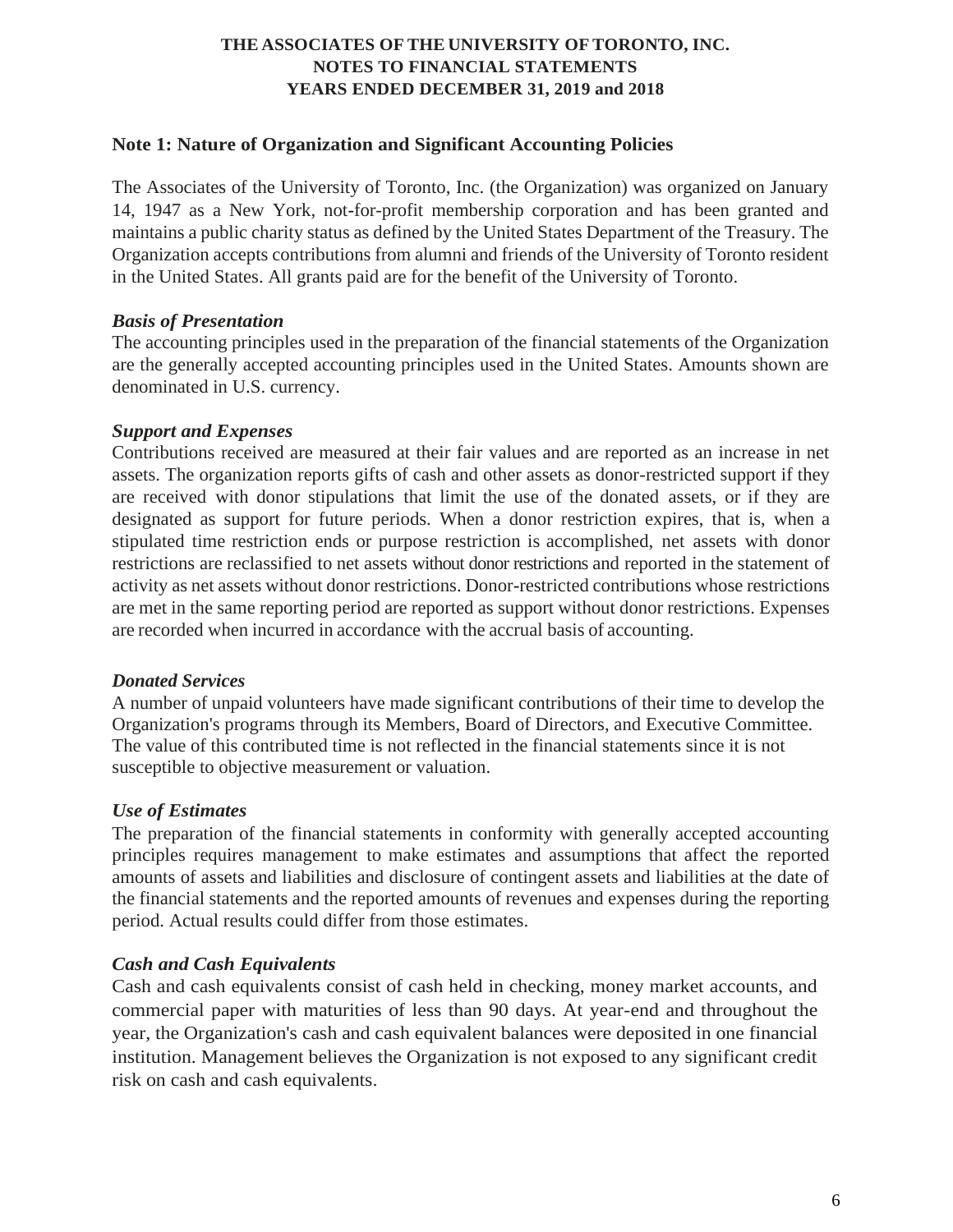#### **Note 1: Nature of Organization and Significant Accounting Policies (continued)**

#### *Investments*

Investments in equity securities with readily determinable fair values and all investments in debt securities are measured at fair value in the statement of financial position. Investment income or loss (including gains and losses on investments, interest and dividends) is included in the statement of activities as increases or decreases in unrestricted net assets unless the income or loss is restricted by donor or law.

#### *Concentrations of Credit and Market Risk*

Financial instruments that potentially expose the Organization to concentrations of credit risk and market risk consist primarily of cash equivalents and investments. Cash equivalents are maintained at a high-quality financial institution. The Organization's investments do not represent concentrations of market risk since the Organization's investments are sold upon receipt.

#### *Foreign Currency Translation*

Foreign currency assets and liabilities of the Organization's activities are translated into U.S. dollars at the year-end exchange rate. Foreign currency revenues and expenses are translated at the exchange rate in effect on the dates of the related transactions. Foreign currency gains and losses are included in income currently.

#### *Contributions Receivable*

Management believes that all contributions receivable are collectable. Accordingly, no allowance has been recorded for uncollectible receivables.

#### **Note 2: Fair Value of Financial Instruments**

The carrying amount of cash and cash equivalents and marketable securities approximates fair value of these instruments. The fair value of marketable securities is based on quoted market prices, which is a level one input within the fair value hierarchy.

#### **Note 3: Income Taxes**

The Organization is a nonprofit corporation whose revenue is derived from contributions and investment income, and is not subject to federal or state income taxes under Section 50l(c)(3) of the Internal Revenue Code. The Organization's Forms 990, Return of Organization Exempt from Income Tax, for the years ended 2016, 2017, 2018, and 2019 are subject to examination by the IRS, generally for three years after they were filed.

#### **Note 4: Net Assets With Donor Restrictions**

Net assets with donor restrictions of \$1,000 are restricted to investments in perpetuity, the income from which is expendable for the operating expenses of the Organization.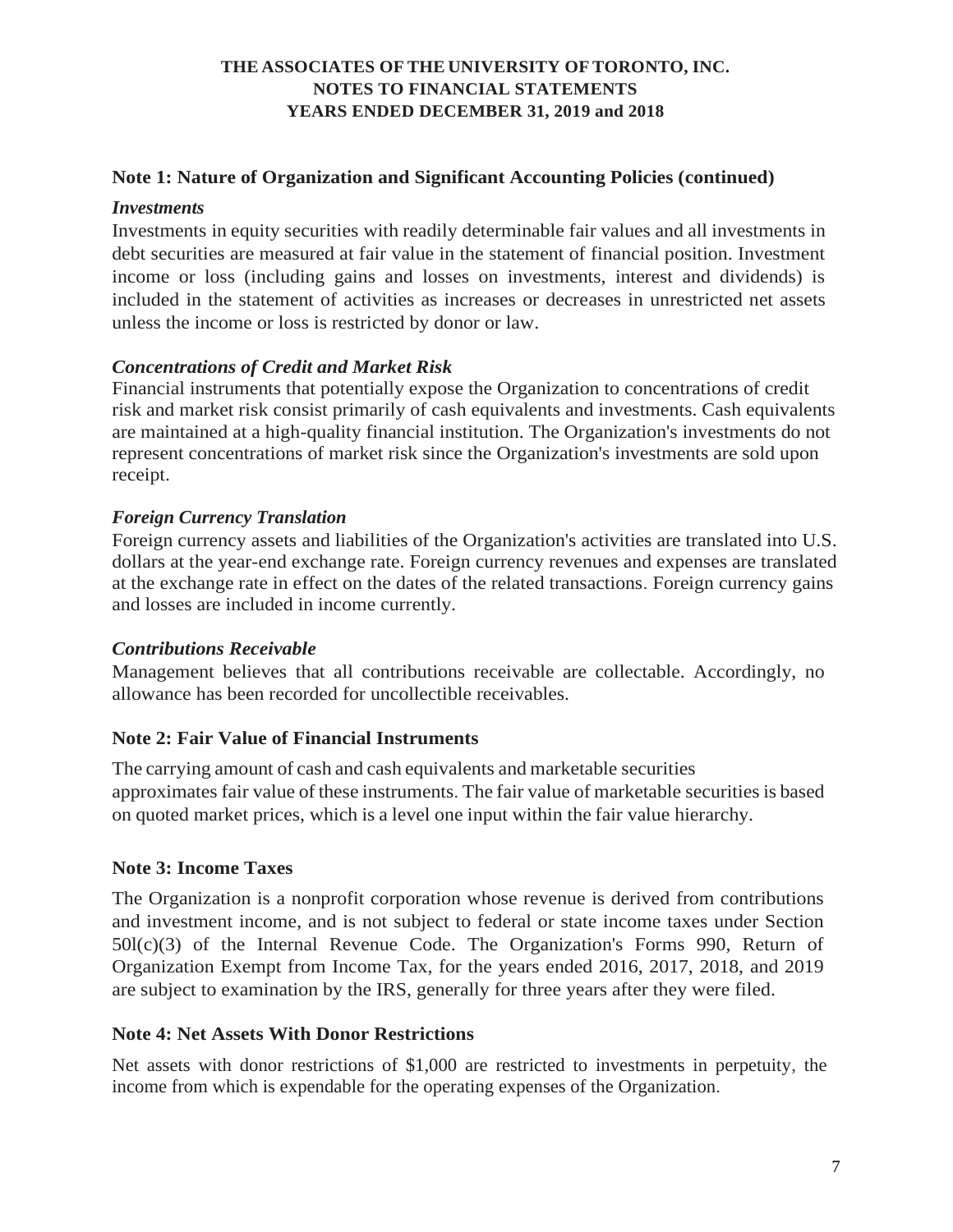#### **Note 5: Collections**

The Organization receives works of art, historical manuscripts and letters, literary works, and other memorabilia which are housed at various libraries of the University of Toronto. Such contributions are recorded at appraised value when received. Collections received are recorded as an asset of the Organization until management authorizes the transfer of ownership to the University of Toronto. Upon transfer of ownership, collections are removed from the assets of the Organization and recorded as grants paid to the University of Toronto.

#### **Note 6: Functional Allocation of Expenses**

The expenses of the Organization as shown in the Statement of Activities are allocated as

| follows: |                            | 2019        | 2018      |
|----------|----------------------------|-------------|-----------|
|          | Program services           | \$4,315,631 | 4,270,066 |
|          | General and administrative | 10,597      | 13,040    |
|          | Fundraising                | 997         | 2.512     |

#### **Note 7: Major Contributors**

The Organization, from time to time, receives large contributions from various foundations, corporations, and individuals. Contributions from major contributors (\$100,000 or more) represented 74% of total contributions for 2019 and 57% for 2018.

#### **Note 8: Subsequent Events**

Management has evaluated subsequent events through June 9, 2020 which is the date the financial statements were issued.

Due to the novel Coronavirus (Covid-19), the Associates have been experiencing previously unthought of challenges in how they conduct their business. Management is well aware of the current risks that Covid-19 poses to its operations. In reviewing the business strategies as well as the financial impact Covid-19 may have on the current and future operations, we have been assured that business operations will continue into the foreseeable future. The Associates are well equipped to face the challenges that may continue for years.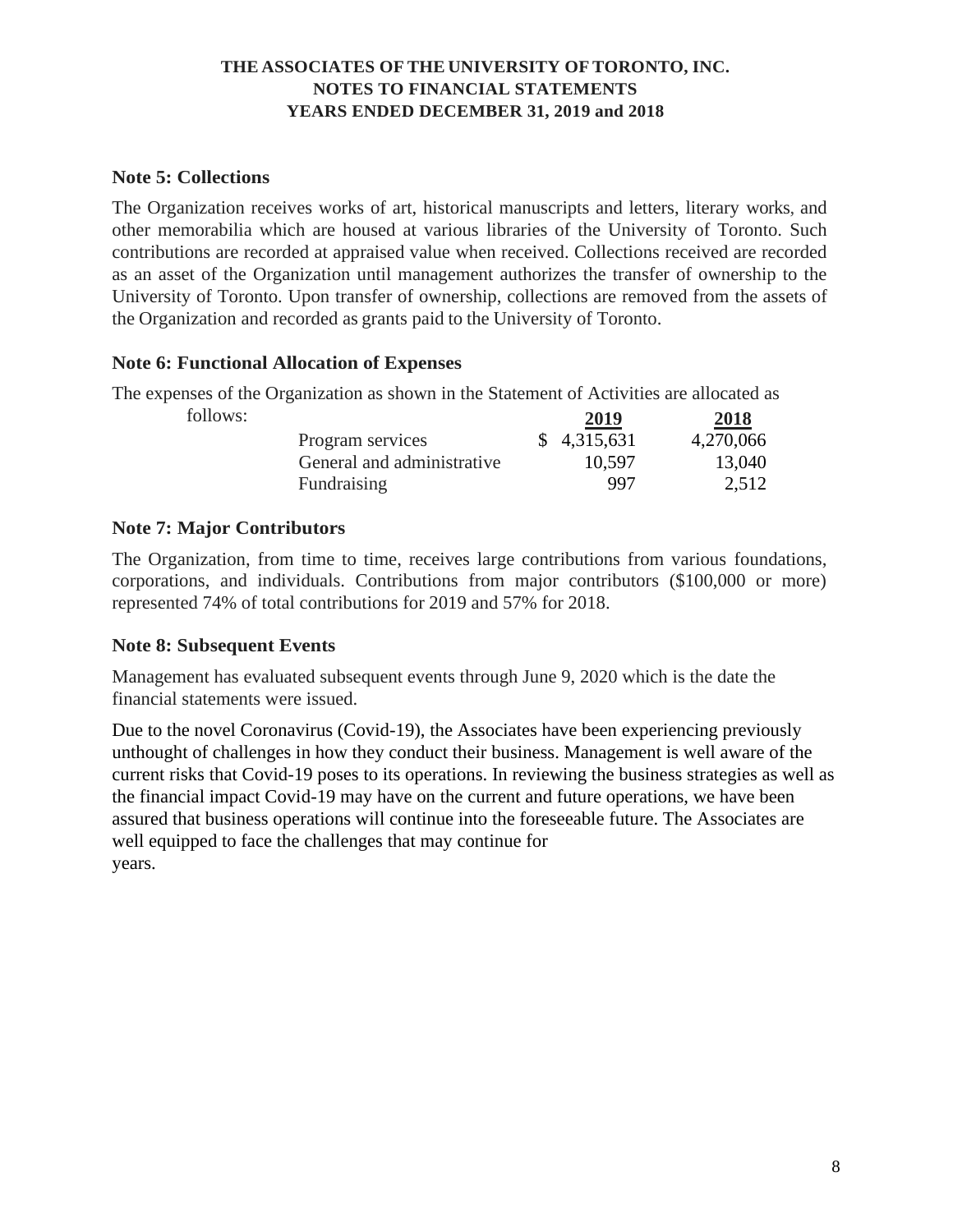| <b>Note 9: Liquidity Risk Management</b>                                  |           |
|---------------------------------------------------------------------------|-----------|
| Cash and Cash Equivalents, 12/31/19                                       | 744,717   |
| 2020 Grant Scheduled                                                      | (434,099) |
| Financial assets available to meet cash needs<br>for general expenditures | 310,618   |

The University receives significant contributions from the Associates that are earmarked for certain programs. The University of Toronto meets to review and approve grant requests. Due to this timing, the Associates strive to maintain financial assets available to meet general expenditures at a level that represents 100% of annual expenditures for administrative, general, and fundraising expenses plus an amount that represents the next expected payment for grant commitments approved. The University has provided additional funds to the Associates in an amount which is well above the expected expenditures for the upcoming year. The Associates and the University have a liquidity policy that monitors Cash reserves versus liabilities. During the years ended December 31, 2019 and 2018, the level of liquidity and reserves were managed within policy requirements.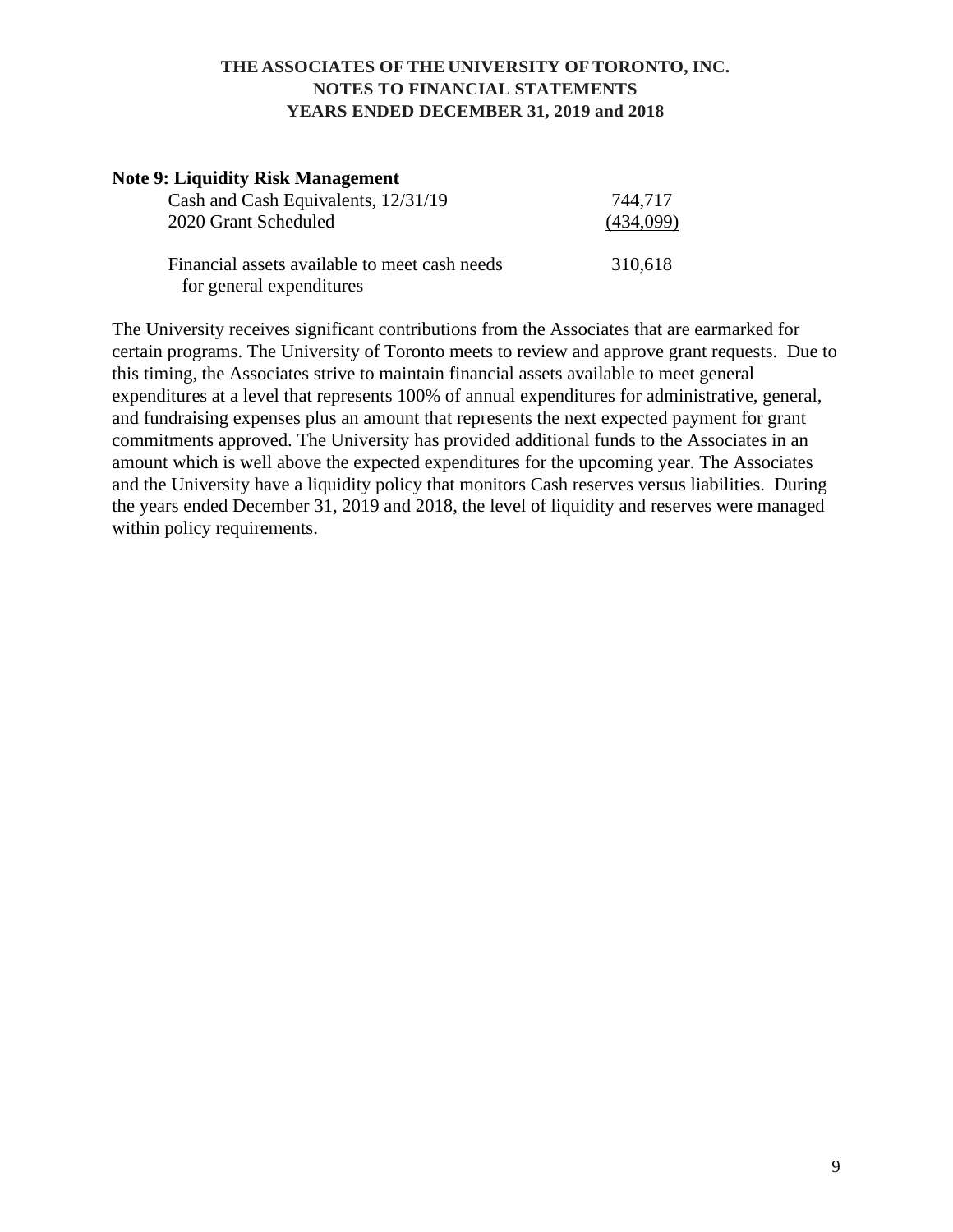## **PETER GILL CPA, LLC 625 LAFAYETTE AVENUE HAWTHORNE, NJ 07506 Tel: (973)-423-4949**

PETER GILL CPA

#### **INDEPENDENT AUDITORS' REPORT ON ADDITIONAL INFORMATION**

#### **Board of Directors and Members**

**The Associates of the University of Toronto, Inc.,**

We have audited the financial statements of The Associates of the University of Toronto, Inc., as of and for the years then ended December 31, 2019 and 2018, and have issued our report thereon dated June 9, 2020 which contained an unmodified opinion on those financial statements. Our audit was performed for the purpose of forming an opinion on the financial statements taken as a whole.

The Schedules of Grants Disbursed and Administrative Expenses for the years then ended December 31 2019 and 2018 and the Schedule of Securities Contributed and Securities Sold for the year ended December 31, 2019 are presented for the purposes of additional analysis and are not a required part of the financial statements. Such information is the responsibility of management and was derived from and relates directly to the underlying accounting and other records used to prepare the financial statements. The information has been subjected to the auditing procedures applied in the audit of the financial statements and certain additional procedures, including comparing and reconciling such information directly to the underlying accounting and other records used to prepare the financial statements or to the financial statements themselves, and other additional procedures in accordance with auditing standards generally accepted in the United States of America. In our opinion, the information is fairly stated in all material respects in relation to the financial statements as a whole.

*Peter Gill CPA, LLC* 

Hawthorne, New Jersey June 9, 2020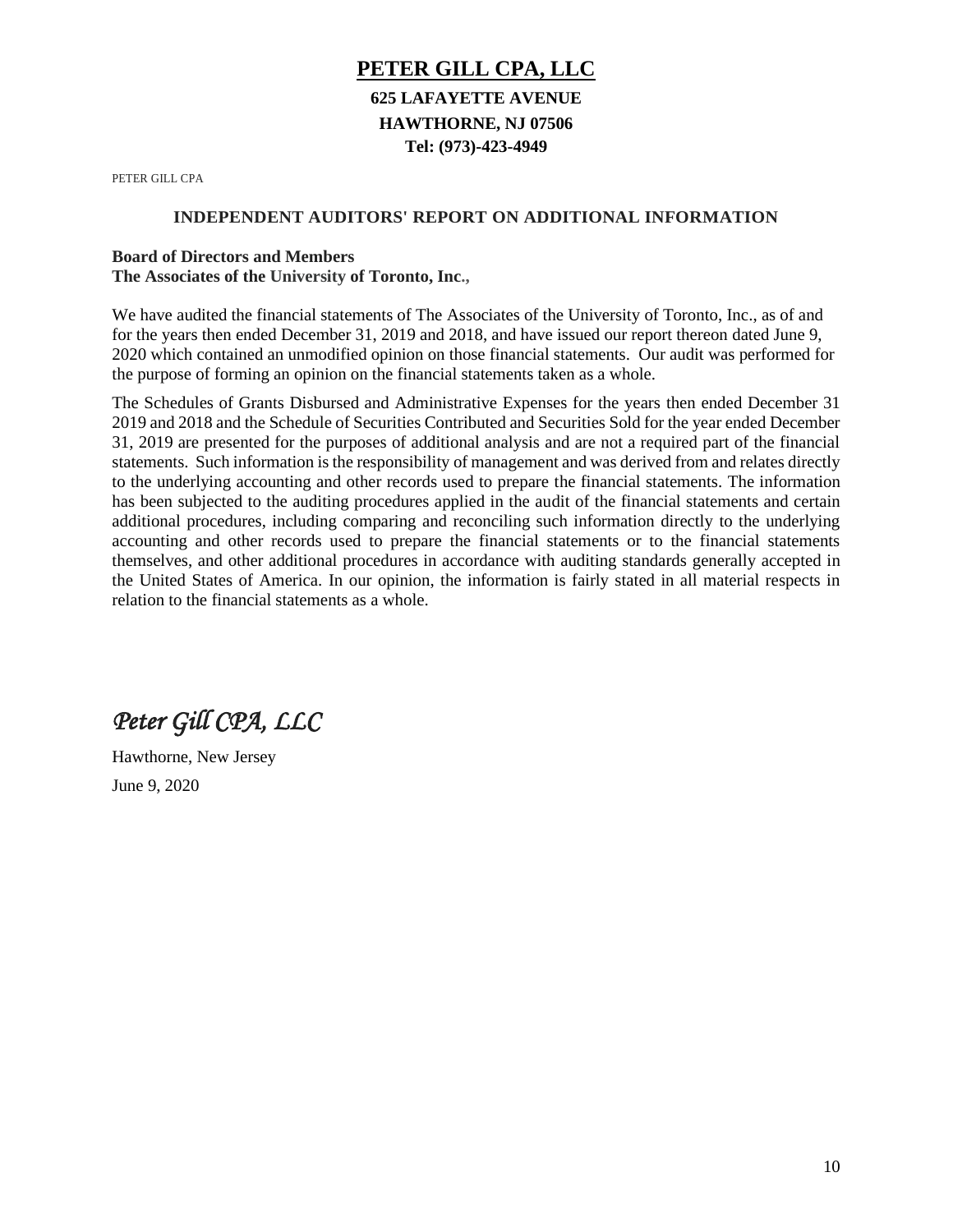#### **THE ASSOCIATES OFTHE UNIVERSITY OF TORONTO, INC. SCHEDULE OF GRANTS DISBURSED YEARS ENDED DECEMBER 31, 2019 AND 2018**

| <b>GRANT RECIPIENT</b>                        | 2019<br>2018 |           |    |           |
|-----------------------------------------------|--------------|-----------|----|-----------|
|                                               |              |           |    |           |
| <b>Grant Recipient</b>                        |              |           |    |           |
| <b>Cash Grants:</b>                           |              |           |    |           |
| University of Toronto Schools                 | \$           | 1,708,630 | \$ | 545,996   |
| <b>Trinity College</b>                        | \$           | 910,773   | \$ | 2,353,250 |
| St. Michael's College                         | \$           | 644,200   | \$ | 30,000    |
| <b>Faculty of Medicine</b>                    | \$           | 254,650   | \$ | 622,346   |
| Faculty of Arts and Sciences                  | \$           | 243,379   | \$ | 102,911   |
| Faculty of Applied Science and Engineering    | \$           | 176,417   | \$ | 122,398   |
| <b>University College</b>                     | \$           | 73,114    | \$ | 25,457    |
| University of Toronto Scarborough             | \$           | 65,437    | \$ | 209,001   |
| Faculty of Kinesiology and Physical Education | \$           | 53,796    | \$ | 44,245    |
| Library                                       | \$           | 30,000    | \$ | 50,000    |
| <b>Faculty of Music</b>                       | \$           | 27,500    | \$ | 27,500    |
| <b>Faculty of Forestry</b>                    | \$           | 25,000    | \$ | 25,000    |
| <b>General University Fund</b>                | \$           | 24,072    | \$ | 20,458    |
| Faculty of Architecture, Landscape and Design | \$           | 19,500    | \$ |           |
| Faculty of Law                                | \$           | 18,425    | \$ | 64,250    |
| Victoria College                              | \$           | 8,832     |    |           |
| <b>Faculty of Social Work</b>                 | \$           | 6,394     |    |           |
| President's Fund                              | \$           | 6,075     |    |           |
| Other Grants Under - \$5,000                  | \$           | 3,080     | \$ | 10,668    |
| <b>Total Cash Grants</b>                      | \$           | 4,299,275 | \$ | 4,253,481 |
|                                               |              |           |    |           |
| <b>Gifts in Kind:</b>                         |              |           |    |           |
| Gifts to Fisher Rare Book Library             | \$           | 15,356    | \$ | 14,072    |
| <b>Total Gifts in Kind</b>                    | \$           | 15,356    | \$ | 14,072    |
| <b>Total Grants:</b>                          | \$           | 4,314,631 | \$ | 4,267,553 |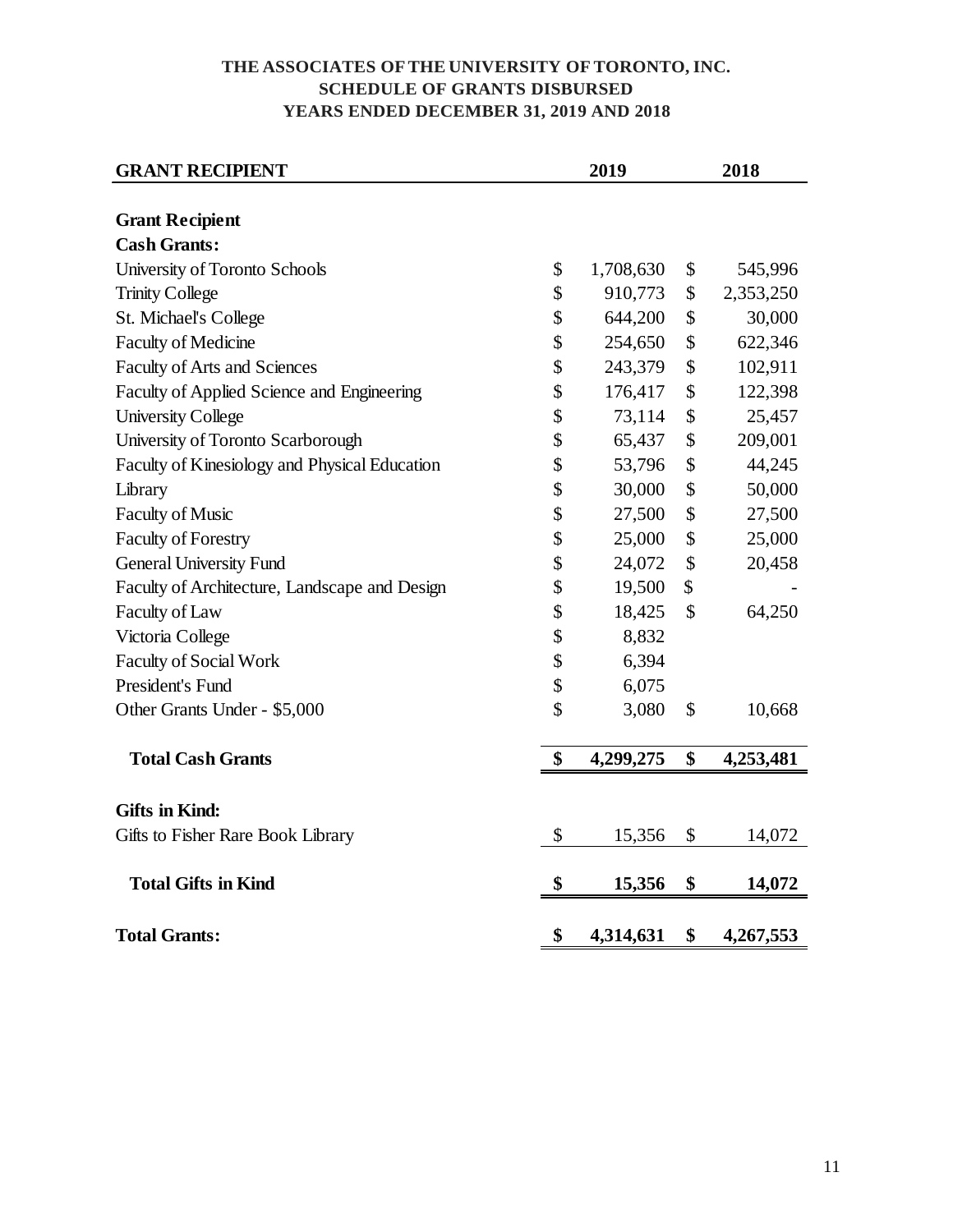#### **THE ASSOCIATES OFTHE UNIVERSITY OF TORONTO, INC. SCHEDULE OF ADMINISTRATIVE EXPENSES YEARS ENDED DECEMBER 31, 2019 AND 2018**

|                                             | 2019       | 2018        |  |  |
|---------------------------------------------|------------|-------------|--|--|
| <b>Accounting and Auditing Fees</b>         | 9,600<br>S | \$10,497    |  |  |
| Administrative Fee to University of Toronto | 1,955      | 5,201       |  |  |
| <b>Meetings Expense</b>                     | 644        | 2,062       |  |  |
| <b>Filing Fees</b>                          | 275        | 275         |  |  |
| <b>Bank</b> fees                            | 120        | 30          |  |  |
| <b>Total Administrative Expenses</b>        | \$12,594   | 18,065<br>S |  |  |